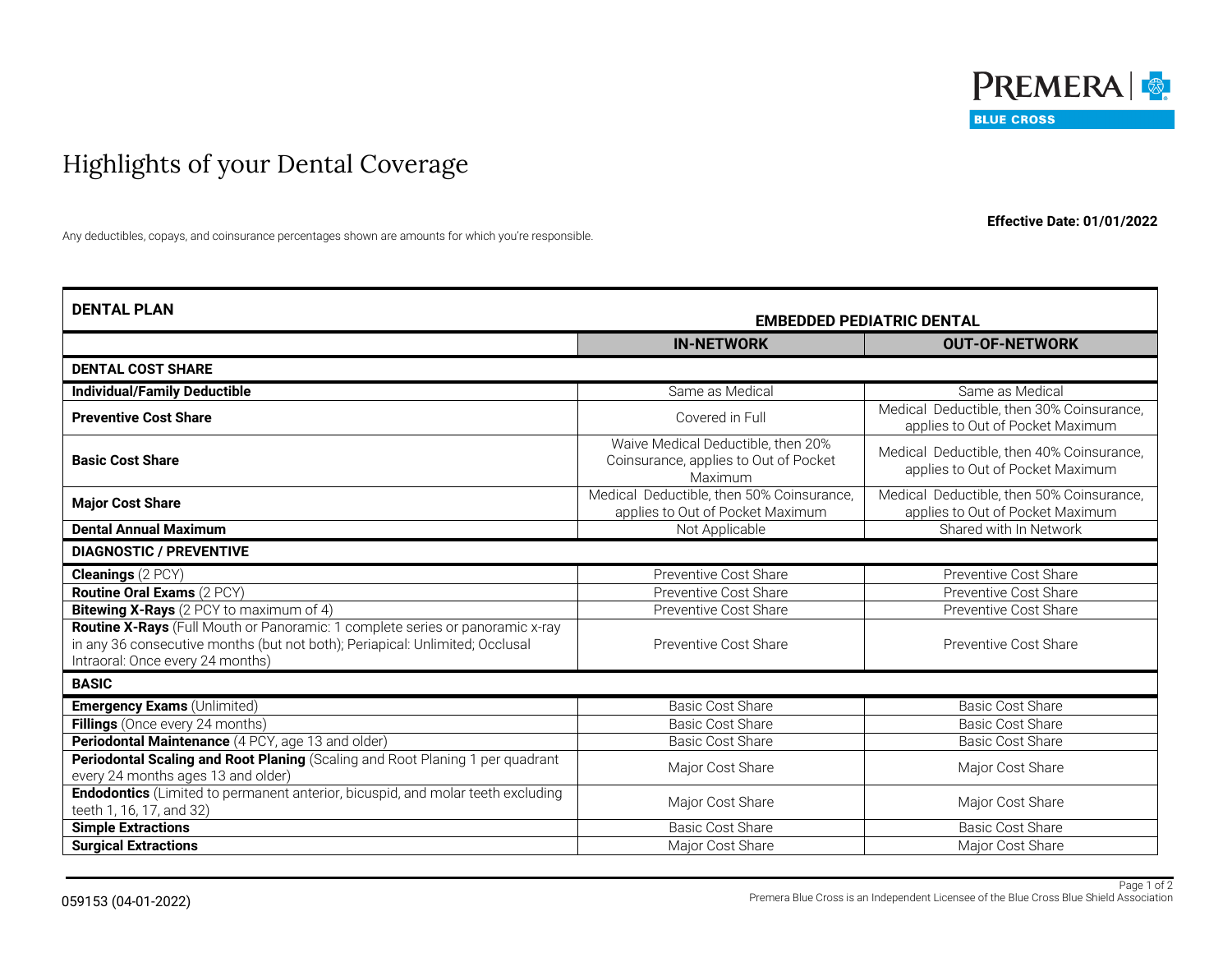## Highlights of your Dental Coverage

Any deductibles, copays, and coinsurance percentages shown are amounts for which you're responsible.

| <b>DENTAL PLAN</b>                                                                                                                                                                                                                                                                    | <b>EMBEDDED PEDIATRIC DENTAL</b> |                         |
|---------------------------------------------------------------------------------------------------------------------------------------------------------------------------------------------------------------------------------------------------------------------------------------|----------------------------------|-------------------------|
|                                                                                                                                                                                                                                                                                       | <b>IN-NETWORK</b>                | <b>OUT-OF-NETWORK</b>   |
| <b>Direct Pulp Cap</b> (Direct only)                                                                                                                                                                                                                                                  | Major Cost Share                 | Major Cost Share        |
| <b>Emergency Palliative Treatment</b>                                                                                                                                                                                                                                                 | <b>Basic Cost Share</b>          | <b>Basic Cost Share</b> |
| Full Mouth Debridement (Once every 3 years)                                                                                                                                                                                                                                           | <b>Basic Cost Share</b>          | <b>Basic Cost Share</b> |
| <b>General Anesthesia</b>                                                                                                                                                                                                                                                             | Major Cost Share                 | Major Cost Share        |
| <b>MAJOR</b>                                                                                                                                                                                                                                                                          |                                  |                         |
| <b>Oral Surgery</b>                                                                                                                                                                                                                                                                   | Major Cost Share                 | Major Cost Share        |
| <b>Installation of Crowns</b> (Indirect crowns only covered for members age 12 and<br>older, limited to permanent anterior teeth only, 1 every 5 years)                                                                                                                               | Major Cost Share                 | Major Cost Share        |
| Re-Cementing/Repair of Crowns (Permanent crowns only age 12 and older)                                                                                                                                                                                                                | <b>Basic Cost Share</b>          | <b>Basic Cost Share</b> |
| <b>Build-Ups</b> (Unlimited)                                                                                                                                                                                                                                                          | Major Cost Share                 | Major Cost Share        |
| Installation or Replacement of Dentures, Partials and Fixed Bridges (Resin<br>partial denture; replace 1 every 3 years; complete denture upper and lower and 1<br>replacement per lifetime after at least 5 years from placement. Fixed denture<br>(bridge) replace 1 every 7 years.) | Major Cost Share                 | Major Cost Share        |
| Repair or Re-cement Bridgework and Dentures (Crown repair once per tooth per<br>lifetime, and denture/bridge repair once per 12-month period)                                                                                                                                         | Major Cost Share                 | Major Cost Share        |
| <b>Implants</b> (Surgical implant not covered; dental implant crown/implant<br>abutment-related procedures 1 every 7 years)                                                                                                                                                           | Major Cost Share                 | Major Cost Share        |

This is not a complete explanation of covered services, exclusions, limitations, reductions or the terms under which the program may be continued in force. This benefit highlight is *not a contract. For full coverage provisions, including a description of waiting periods, limitations and exclusions please contact Customer Service.*

**Effective Date: 01/01/2022**